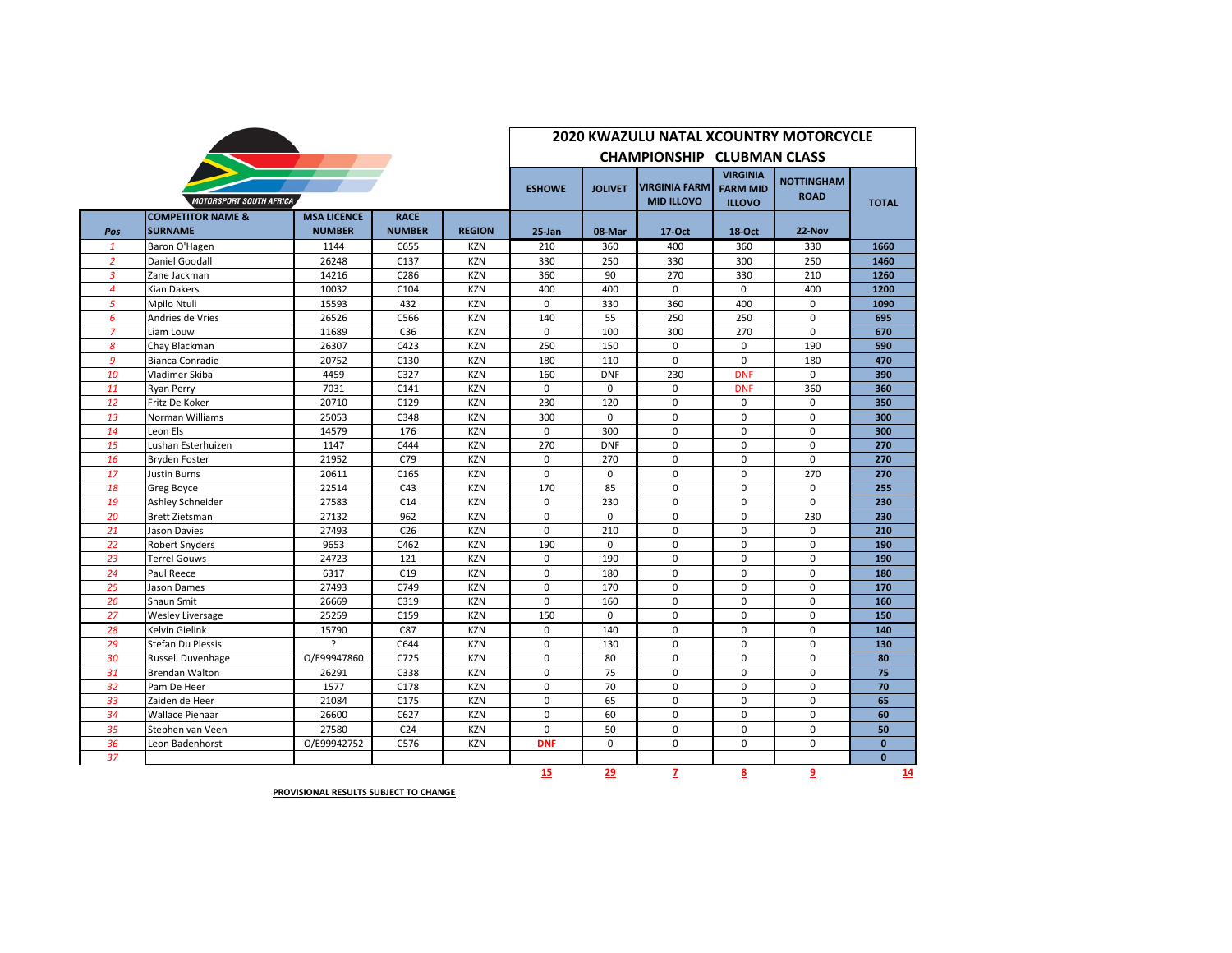

## **2020 KWAZULU NATAL X COUNTRY MOTORCYCLE CHAMPIONSHIP - HIGH SCHOOL CLASS**

|                | <b>MOTORSPORT SOUTH AFRICA</b>                 |                                               |                              |               | <b>ESHOWE</b> | <b>JOLIVET</b> | <b>VIRGINIA</b><br><b>FARM MID</b><br><b>ILLOVO</b> | <b>VIRGINIA</b><br><b>FARM MID</b><br><b>ILLOVO</b> | <b>NOTTINGHAM</b><br><b>ROAD</b> | <b>TOTAL</b> |
|----------------|------------------------------------------------|-----------------------------------------------|------------------------------|---------------|---------------|----------------|-----------------------------------------------------|-----------------------------------------------------|----------------------------------|--------------|
| Pos            | <b>COMPETITOR NAME &amp;</b><br><b>SURNAME</b> | <b>MSA</b><br><b>LICENCE</b><br><b>NUMBER</b> | <b>RACE</b><br><b>NUMBER</b> | <b>REGION</b> | $25 - Jan$    | 08-Mar         | 17-Oct                                              | $18-Oct$                                            | 22-Nov                           |              |
| $\mathbf{1}$   | Cayden Purchase                                | 1645                                          | 265                          | <b>KZN</b>    | 330           | 400            | 360                                                 | 400                                                 | 400                              | 1890         |
| $\overline{2}$ | Dylan Jones                                    | 1900                                          | 230                          | <b>KZN</b>    | 360           | 360            | 330                                                 | 360                                                 | 360                              | 1770         |
| 3              | <b>Branden Swanepoel</b>                       | 4200                                          | 743                          | <b>KZN</b>    | 270           | 330            | 300                                                 | 330                                                 | 330                              | 1560         |
| 4              | Dylan Cox                                      | 1254                                          | 249                          | <b>KZN</b>    | 400           | 210            | 400                                                 | 210                                                 | 270                              | 1490         |
| 5              | Ross Ramseyer                                  | 13453                                         | 466                          | <b>KZN</b>    | 0             | 270            | 270                                                 | 270                                                 | 250                              | 1060         |
| 6              | Damon Cox                                      | 25206                                         | J101                         | <b>KZN</b>    | 0             | $\mathbf 0$    | 250                                                 | 300                                                 | 300                              | 850          |
| $\overline{z}$ | <b>Tristan Wolhuter</b>                        | 4214                                          | 404                          | <b>KZN</b>    | 0             | $\mathbf 0$    | 230                                                 | 230                                                 | 230                              | 690          |
| 8              | Miles Wolhuter                                 | 4492                                          | 676                          | <b>KZN</b>    | $\Omega$      | $\Omega$       | 210                                                 | 250                                                 | 210                              | 670          |
| 9              | Teegan Nimmo                                   | 26671                                         | 637                          | <b>KZN</b>    | 250           | 250            | 0                                                   | $\mathbf 0$                                         | $\mathbf 0$                      | 500          |
| 10             | Calvin Calow                                   | 6262                                          | 703                          | <b>KZN</b>    | 300           | $\Omega$       | 0                                                   | $\mathbf 0$                                         | $\mathbf 0$                      | 300          |
| 11             | Ross Mackenzie                                 | 23005                                         | 377                          | <b>KZN</b>    | 0             | 300            | $\mathbf 0$                                         | $\mathbf 0$                                         | $\mathbf 0$                      | 300          |
| 12             | <b>Dylan Caswell</b>                           | 13544                                         | 560                          | <b>KZN</b>    | $\Omega$      | 230            | $\Omega$                                            | $\Omega$                                            | $\Omega$                         | 230          |
| 13             | Dylan Bauer                                    | 16187                                         | 611                          | <b>KZN</b>    | $\Omega$      | 0              | <b>DNF</b>                                          | $\mathbf 0$                                         | $\mathbf 0$                      | $\bf{0}$     |
| 14             |                                                |                                               |                              |               |               |                |                                                     |                                                     |                                  | $\mathbf{0}$ |
| 15             |                                                |                                               |                              |               |               |                |                                                     |                                                     |                                  | $\mathbf{0}$ |
| 16             |                                                |                                               |                              |               |               |                |                                                     |                                                     |                                  | $\mathbf{0}$ |
| 17             |                                                |                                               |                              |               |               |                |                                                     |                                                     |                                  | $\mathbf{0}$ |
| 18             |                                                |                                               |                              |               |               |                |                                                     |                                                     |                                  | $\mathbf{0}$ |
| 19             |                                                |                                               |                              |               |               |                |                                                     |                                                     |                                  | $\mathbf{0}$ |
| 20             |                                                |                                               |                              |               |               |                |                                                     |                                                     |                                  | $\mathbf{0}$ |
| 21             |                                                |                                               |                              |               |               |                |                                                     |                                                     |                                  | $\mathbf{0}$ |
|                |                                                |                                               |                              |               |               |                |                                                     |                                                     |                                  | $\mathbf{0}$ |
|                |                                                |                                               |                              |               | <u>6</u>      | 8              | <u>9</u>                                            | 8                                                   | 8                                | 8            |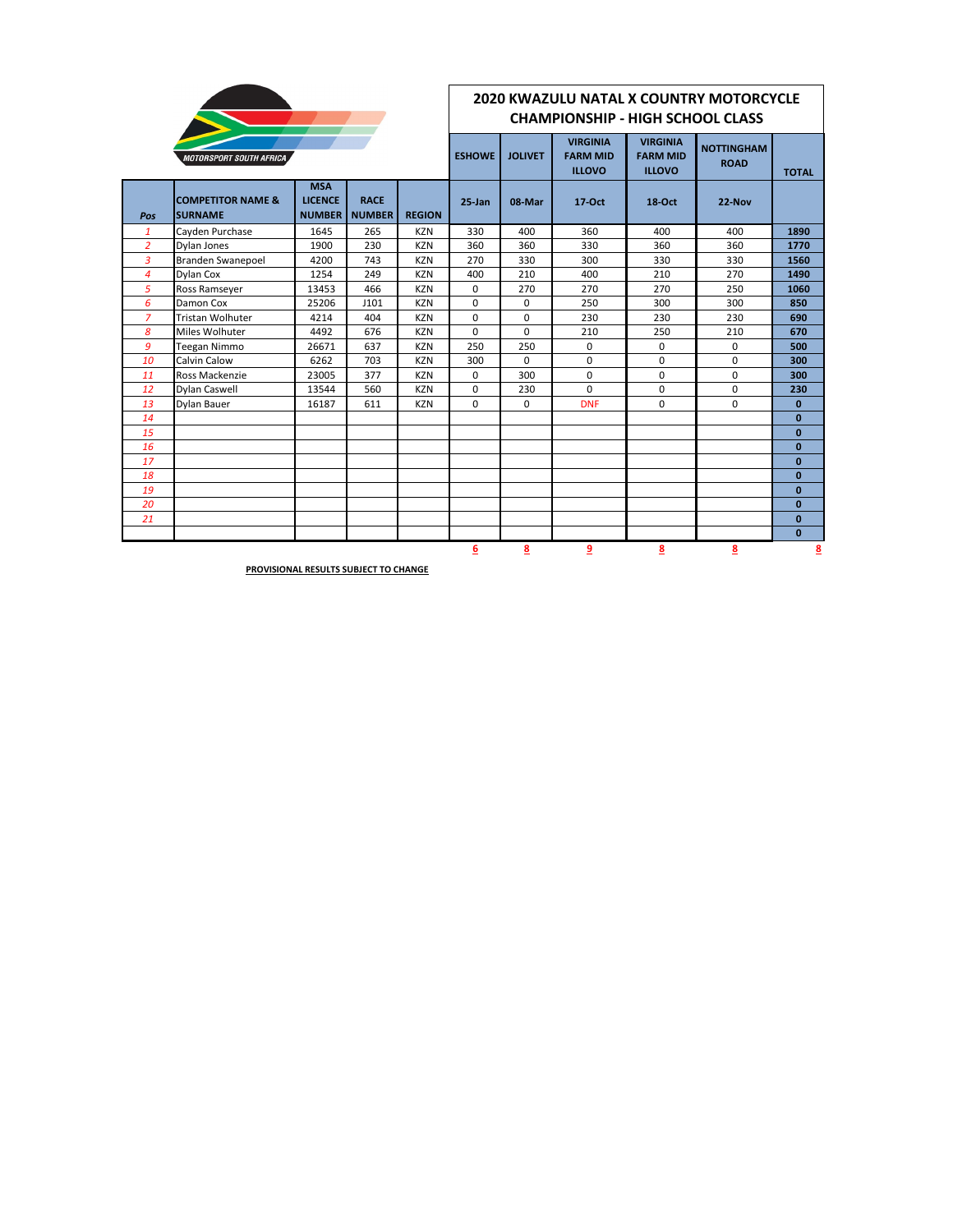| <b>MOTORSPORT SOUTH AFRICA</b> |                                      |                                     |                              |               |           | <b>2020 KWAZULU NATAL XCOUNTRY MOTORCYCLE</b> |                                           |                                                     |                                  |              |  |  |  |
|--------------------------------|--------------------------------------|-------------------------------------|------------------------------|---------------|-----------|-----------------------------------------------|-------------------------------------------|-----------------------------------------------------|----------------------------------|--------------|--|--|--|
|                                |                                      |                                     |                              |               |           | <b>CHAMPIONSHIP</b>                           |                                           | 200cc CLASS                                         |                                  |              |  |  |  |
|                                |                                      |                                     |                              |               |           | <b>JOLIVET</b>                                | <b>VIRGINIA FARM</b><br><b>MID ILLOVO</b> | <b>VIRGINIA</b><br><b>FARM MID</b><br><b>ILLOVO</b> | <b>NOTTINGHAM</b><br><b>ROAD</b> | <b>TOTAL</b> |  |  |  |
| Pos                            | <b>COMPETITOR NAME &amp; SURNAME</b> | <b>MSA LICENCE</b><br><b>NUMBER</b> | <b>RACE</b><br><b>NUMBER</b> | <b>REGION</b> | $25$ -Jan | 08-Mar                                        | 17-Oct                                    | <b>18-Oct</b>                                       | 22-Nov                           |              |  |  |  |
| $\mathbf{1}$                   | Haydn Cole                           | 1317                                | 160                          | <b>KZN</b>    | 360       | 400                                           | 330                                       | 360                                                 | 360                              | 1810         |  |  |  |
| $\overline{2}$                 | Kent Dreyer                          | 6552                                | 191                          | <b>KZN</b>    | 330       | 330                                           | 300                                       | <b>DNF</b>                                          | 300                              | 1260         |  |  |  |
| 3                              | <b>Noah Maartens</b>                 | 1244                                | 556                          | <b>KZN</b>    | 0         | 250                                           | 270                                       | 300                                                 | 0                                | 820          |  |  |  |
| 4                              | <b>Bradley Cox</b>                   | 2323                                | 34                           | <b>KZN</b>    | 0         | 0                                             | 400                                       | 400                                                 | 0                                | 800          |  |  |  |
| 5                              | <b>Ryan Pelser</b>                   | 1351                                | 26                           | <b>NR</b>     | $\Omega$  | 0                                             | 360                                       | 330                                                 | $\Omega$                         | 690          |  |  |  |
| 6                              | <b>Matthew Green</b>                 | 1008                                | 47                           | <b>KZN</b>    | 400       | $\Omega$                                      | 0                                         | $\mathbf 0$                                         | 270                              | 670          |  |  |  |
| $\overline{7}$                 | <b>Matthew De Klerk</b>              | 15893                               | 150                          | <b>KZN</b>    | 270       | 300                                           | $\mathbf 0$                               | $\mathbf 0$                                         | $\mathbf 0$                      | 570          |  |  |  |
| 8                              | <b>Tyrone Snyman</b>                 | 1746                                | 310                          | <b>KZN</b>    | 300       | 210                                           | 0                                         | 0                                                   | 0                                | 510          |  |  |  |
| 9                              | Liam Tyler                           | 10158                               | 428                          | <b>KZN</b>    | 230       | 230                                           | 0                                         | $\Omega$                                            | $\Omega$                         | 460          |  |  |  |
| 10                             | <b>Gareth Cole</b>                   | 1282                                | $\overline{3}$               | <b>KZN</b>    | 0         | $\Omega$                                      | 0                                         | 0                                                   | 400                              | 400          |  |  |  |
| 11                             | Kavde Mante                          | 2932                                | 919                          | <b>KZN</b>    | 0         | 360                                           | 0                                         | 0                                                   | $\Omega$                         | 360          |  |  |  |
| 12                             | Kyle Holton                          | 1223                                | 257                          | <b>KZN</b>    | 0         | $\Omega$                                      | 0                                         | 0                                                   | 330                              | 330          |  |  |  |
| 13                             | Damien Souchon                       | O/E99947616                         | 711                          | <b>KZN</b>    | $\Omega$  | 270                                           | 0                                         | $\Omega$                                            | $\Omega$                         | 270          |  |  |  |
| 14                             | <b>Terrel Gouws</b>                  | 24723                               | 121                          | <b>KZN</b>    | 250       | $\Omega$                                      | 0                                         | $\Omega$                                            | $\Omega$                         | 250          |  |  |  |
| 15                             |                                      |                                     |                              |               |           |                                               |                                           |                                                     |                                  | $\mathbf{0}$ |  |  |  |
|                                |                                      |                                     |                              |               | 7         | <u>8</u>                                      | 5                                         | 5                                                   | 5                                | 6            |  |  |  |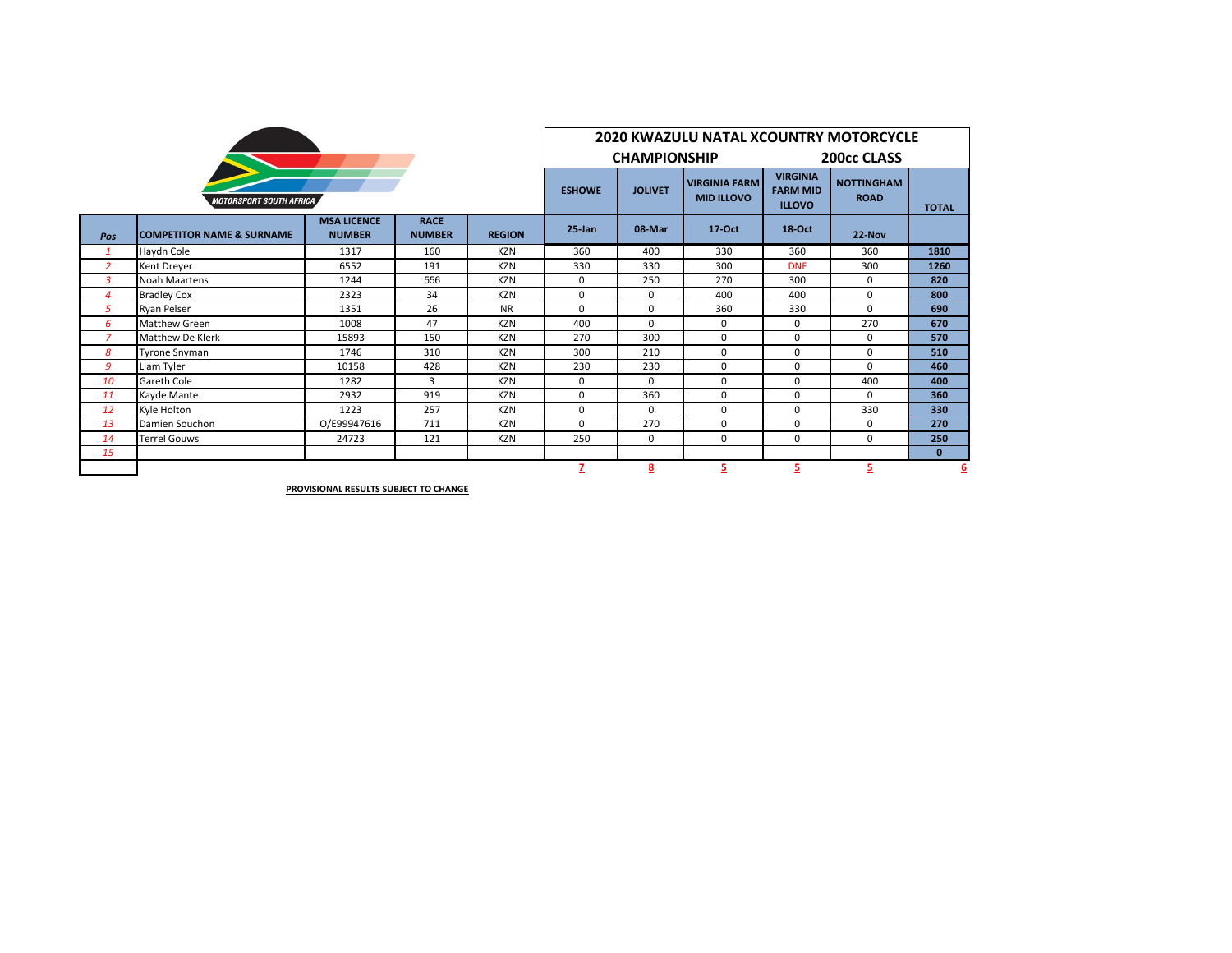|                |                                                | <b>2020 KWAZULU NATAL XCOUNTRY MOTORCYCLE</b> |                    |               |               |                                          |                                                     |                                                     |                                  |              |  |  |
|----------------|------------------------------------------------|-----------------------------------------------|--------------------|---------------|---------------|------------------------------------------|-----------------------------------------------------|-----------------------------------------------------|----------------------------------|--------------|--|--|
|                |                                                |                                               |                    |               |               | <b>CHAMPIONSHIP</b><br><b>OPEN CLASS</b> |                                                     |                                                     |                                  |              |  |  |
|                | <b>MOTORSPORT SOUTH AFRICA</b>                 |                                               |                    |               | <b>ESHOWE</b> | <b>JOLIVET</b>                           | <b>VIRGINIA</b><br><b>FARM MID</b><br><b>ILLOVO</b> | <b>VIRGINIA</b><br><b>FARM MID</b><br><b>ILLOVO</b> | <b>NOTTINGHAM</b><br><b>ROAD</b> | <b>TOTAL</b> |  |  |
| Pos            | <b>COMPETITOR NAME &amp;</b><br><b>SURNAME</b> | <b>MSA LICENCE</b><br><b>NUMBER</b>           | <b>RACE NUMBER</b> | <b>REGION</b> | $25 - Jan$    | 08-Mar                                   | 17-Oct                                              | 18-Oct                                              | $22-Nov$                         |              |  |  |
| 1              | Calvin Hume                                    | 1190                                          | 21                 | <b>KZN</b>    | 360           | 400                                      | 360                                                 | 360                                                 | 400                              | 1880         |  |  |
| $\overline{2}$ | Kyle Eggar                                     | 1237                                          | 58                 | <b>KZN</b>    | 210           | 190                                      | 210                                                 | 270                                                 | 360                              | 1240         |  |  |
| 3              | <b>Brett Swanepoel</b>                         | 1118                                          | 111                | <b>KZN</b>    | 400           | $\mathbf 0$                              | 400                                                 | 400                                                 | 0                                | 1200         |  |  |
| $\overline{4}$ | Kyle Holton                                    | 1223                                          | 257                | <b>KZN</b>    | 270           | 360                                      | 230                                                 | 230                                                 | 0                                | 1090         |  |  |
| 5              | Gareth Cole                                    | 1282                                          | 91                 | <b>KZN</b>    | 250           | $\mathbf 0$                              | 330                                                 | 330                                                 | $\mathbf 0$                      | 910          |  |  |
| 6              | Chayse Orsmond                                 | 1403                                          | 41                 | <b>KZN</b>    | 170           | $\Omega$                                 | 250                                                 | 250                                                 | $\Omega$                         | 670          |  |  |
| $\overline{z}$ | <b>Wynand Conradie</b>                         | 15887                                         | 53                 | <b>KZN</b>    | 140           | 170                                      | $\mathbf 0$                                         | 0                                                   | 330                              | 640          |  |  |
| 8              | <b>Brett Peckham</b>                           | 1959                                          | 295                | <b>KZN</b>    | 160           | 250                                      | $\Omega$                                            | 210                                                 | $\mathbf 0$                      | 620          |  |  |
| 9              | Javcee Nienaber                                | 2718                                          | 16                 | <b>NR</b>     | $\Omega$      | $\Omega$                                 | 270                                                 | 300                                                 | $\Omega$                         | 570          |  |  |
| 10             | <b>Richard Wieland</b>                         | 1947                                          | 411                | <b>KZN</b>    | 230           | 300                                      | $\Omega$                                            | 0                                                   | $\mathbf 0$                      | 530          |  |  |
| 11             | CJ Blackman                                    | 26347                                         | 87                 | <b>KZN</b>    | 180           | 270                                      | $\Omega$                                            | $\Omega$                                            | $\mathbf 0$                      | 450          |  |  |
| 12             | Darren Gray                                    | 2757                                          | 57                 | <b>KZN</b>    | $\Omega$      | 230                                      | $\Omega$                                            | 190                                                 | $\mathbf 0$                      | 420          |  |  |
| 13             | <b>William Strong</b>                          | 13584                                         | 344                | <b>KZN</b>    | 150           | 210                                      | $\Omega$                                            | $\Omega$                                            | $\mathbf 0$                      | 360          |  |  |
| 14             | <b>Travis Teasdale</b>                         | 2909                                          | 69                 | <b>KZN</b>    | 330           | $\Omega$                                 | $\Omega$                                            | $\Omega$                                            | $\mathbf 0$                      | 330          |  |  |
| 15             | <b>William Slater</b>                          | 1958                                          | 157                | <b>KZN</b>    | <b>DNF</b>    | 330                                      | $\Omega$                                            | 0                                                   | $\mathbf 0$                      | 330          |  |  |
| 16             | Havden Louw                                    | 2532                                          | 420                | <b>KZN</b>    | 300           | $\Omega$                                 | $\Omega$                                            | 0                                                   | $\mathbf 0$                      | 300          |  |  |
| 17             | <b>Warick Neave</b>                            | 1711                                          | 60                 | <b>KZN</b>    | $\Omega$      | $\Omega$                                 | 300                                                 | $\mathbf 0$                                         | $\Omega$                         | 300          |  |  |
| 18             | Gareth Cook                                    | O/E99947126                                   | 672                | <b>KZN</b>    | 0             | $\Omega$                                 | $\mathbf 0$                                         | $\mathbf 0$                                         | 300                              | 300          |  |  |
| 19             | <b>Jared Black</b>                             | 9857                                          | 135                | <b>KZN</b>    | 130           | 160                                      | $\mathbf 0$                                         | $\mathbf 0$                                         | $\mathbf 0$                      | 290          |  |  |
| 20             | Petrus Schutte                                 | 15918                                         | 885                | <b>KZN</b>    | 120           | 150                                      | $\Omega$                                            | $\mathbf 0$                                         | $\mathbf 0$                      | 270          |  |  |
| 21             | Micky Hayter                                   | 11070                                         | 158                | <b>KZN</b>    | 190           | <b>DNF</b>                               | $\Omega$                                            | 0                                                   | $\mathbf 0$                      | 190          |  |  |
| 22             | Andrew Guy                                     | 14286                                         | 428                | <b>KZN</b>    | 0             | $\mathbf 0$                              | 190                                                 | 0                                                   | $\mathbf 0$                      | 190          |  |  |
| 23             | Adam Bac                                       | 5339                                          | 198                | <b>KZN</b>    | 0             | 180                                      | $\Omega$                                            | $\Omega$                                            | $\mathbf 0$                      | 180          |  |  |
| 24             | Hayden Neave                                   | 1705                                          | 189                | <b>KZN</b>    | 0             | 0                                        | 180                                                 | 0                                                   | $\mathbf 0$                      | 180          |  |  |
| 25             | Chapman Koster                                 | 26765                                         | 17                 | <b>KZN</b>    | $\Omega$      | $\Omega$                                 | 170                                                 | $\Omega$                                            | $\mathbf 0$                      | 170          |  |  |
| 26             | <b>Blake Gutzeit</b>                           | 3231                                          | 120                | <b>KZN</b>    | $\Omega$      | $\Omega$                                 | <b>DNF</b>                                          | 0                                                   | 0                                | $\mathbf{0}$ |  |  |
| 27             |                                                |                                               |                    |               |               |                                          |                                                     |                                                     |                                  | $\mathbf{0}$ |  |  |
|                |                                                |                                               |                    |               | 17            | 14                                       | 12                                                  | $\overline{9}$                                      | 4                                | 11           |  |  |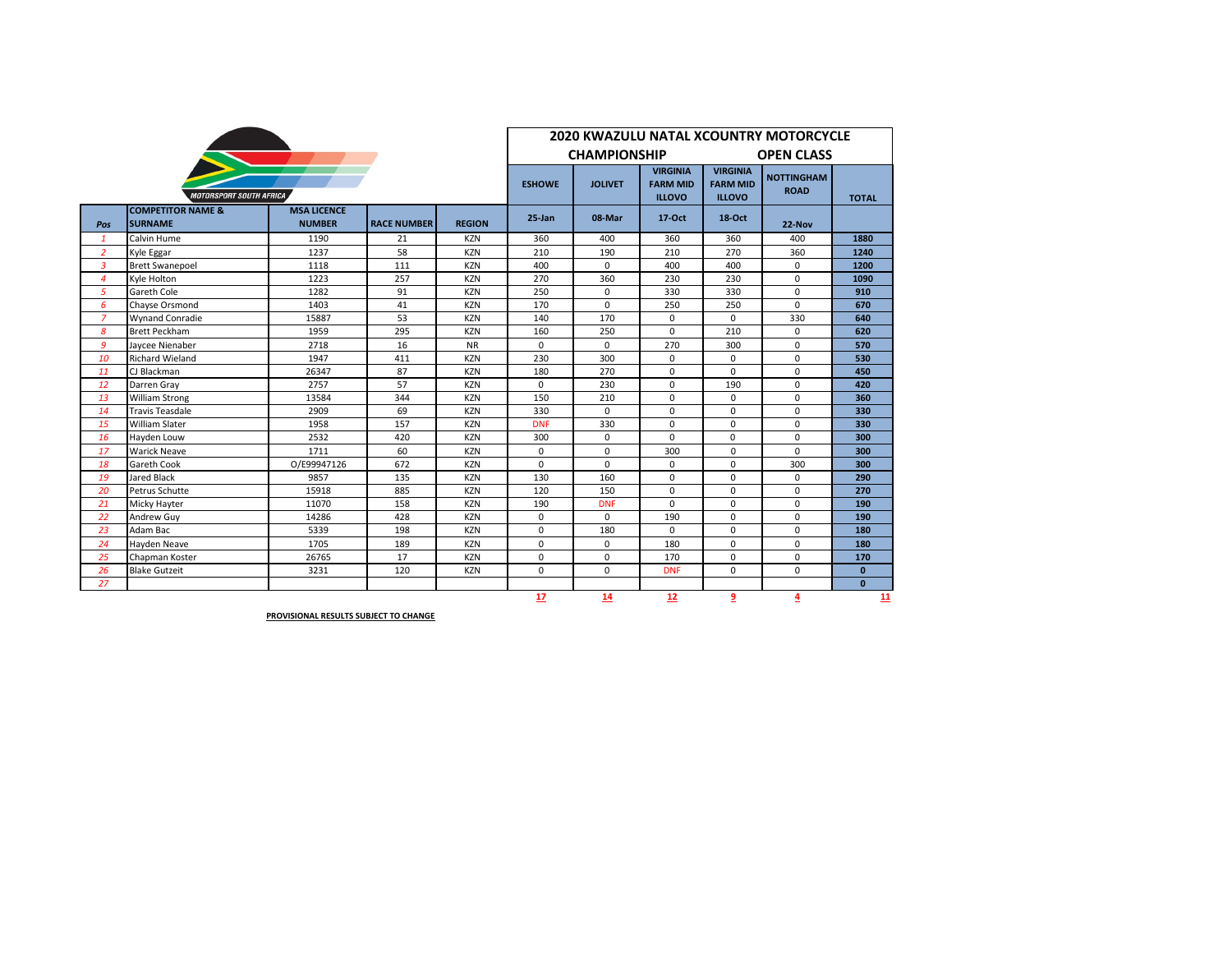| <b>MOTORSPORT SOUTH AFRICA</b> |                                                |                                     |                              |               |            | 2020 KWAZULU NATAL XCOUNTRY MOTORCYCLE |                                                     |                                                     |                                  |              |  |  |  |
|--------------------------------|------------------------------------------------|-------------------------------------|------------------------------|---------------|------------|----------------------------------------|-----------------------------------------------------|-----------------------------------------------------|----------------------------------|--------------|--|--|--|
|                                |                                                |                                     |                              |               |            | <b>CHAMPIONSHIP</b>                    |                                                     | <b>SENIORS CLASS</b>                                |                                  |              |  |  |  |
|                                |                                                |                                     |                              |               |            | <b>JOLIVET</b>                         | <b>VIRGINIA</b><br><b>FARM MID</b><br><b>ILLOVO</b> | <b>VIRGINIA</b><br><b>FARM MID</b><br><b>ILLOVO</b> | <b>NOTTINGHAM</b><br><b>ROAD</b> | <b>TOTAL</b> |  |  |  |
| Pos                            | <b>COMPETITOR NAME &amp;</b><br><b>SURNAME</b> | <b>MSA LICENCE</b><br><b>NUMBER</b> | <b>RACE</b><br><b>NUMBER</b> | <b>REGION</b> | $25 - Jan$ | 08-Mar                                 | $17-Oct$                                            | $18-Oct$                                            | 22-Nov                           |              |  |  |  |
|                                | <b>Stuart Gregory</b>                          | 1216                                | 400                          | <b>KZN</b>    | 360        | 360                                    | 360                                                 | 360                                                 | 360                              | 1800         |  |  |  |
| $\overline{2}$                 | Michael Spencer                                | 1398                                | 52                           | <b>KZN</b>    | 0          | 300                                    | 400                                                 | 400                                                 | 400                              | 1500         |  |  |  |
| 3                              | William Gillitt                                | 4695                                | 25                           | <b>KZN</b>    | 400        | 400                                    | $\Omega$                                            | $\Omega$                                            | 0                                | 800          |  |  |  |
| Δ                              | <b>Brad Clarke</b>                             | 1703                                | 113                          | <b>NR</b>     | 270        | 210                                    | 300                                                 | 0                                                   | 0                                | 780          |  |  |  |
| 5                              | Lee Thompson                                   | 3863                                | 237                          | <b>NR</b>     | 0          | 0                                      | 330                                                 | 330                                                 | 0                                | 660          |  |  |  |
| 6                              | Malcolm Smith                                  | 14027                               | 163                          | <b>KZN</b>    | 330        | 270                                    | $\Omega$                                            | 0                                                   | 0                                | 600          |  |  |  |
| 7                              | Myles Tyler                                    | 9516                                | 785                          | <b>KZN</b>    | 300        | 250                                    | $\Omega$                                            | $\Omega$                                            | 0                                | 550          |  |  |  |
| 8                              | Johnathan Williams                             | 20772                               | 218                          | <b>KZN</b>    | 250        | 190                                    | 0                                                   | 0                                                   | 0                                | 440          |  |  |  |
| 9                              | <b>Rvan Finch</b>                              | 3960                                | 296                          | <b>KZN</b>    | 0          | 330                                    | $\Omega$                                            | $\Omega$                                            | 0                                | 330          |  |  |  |
| 10                             | <b>Denzil Torlage</b>                          | 2447                                | 760                          | <b>KZN</b>    | 0          | 0                                      | $\Omega$                                            | 0                                                   | 330                              | 330          |  |  |  |
| 11                             | <b>Bryan Calitz</b>                            | 26580                               | 229                          | <b>KZN</b>    | 0          | 0                                      | $\Omega$                                            | 0                                                   | 300                              | 300          |  |  |  |
| 12                             | Gareth Jones                                   | 2829                                | 33                           | <b>KZN</b>    | 230        | $\Omega$                               | $\Omega$                                            | <sup>0</sup>                                        | 0                                | 230          |  |  |  |
| 13                             | Pierre Stapelberg                              | 6271                                | 669                          | <b>KZN</b>    | 0          | 230                                    | $\Omega$                                            | $\Omega$                                            | 0                                | 230          |  |  |  |
| 14                             |                                                |                                     |                              |               |            |                                        |                                                     |                                                     |                                  | $\bf{0}$     |  |  |  |
|                                |                                                |                                     |                              |               | 7          | 9                                      | $\overline{4}$                                      | 3                                                   | 4                                | 5            |  |  |  |